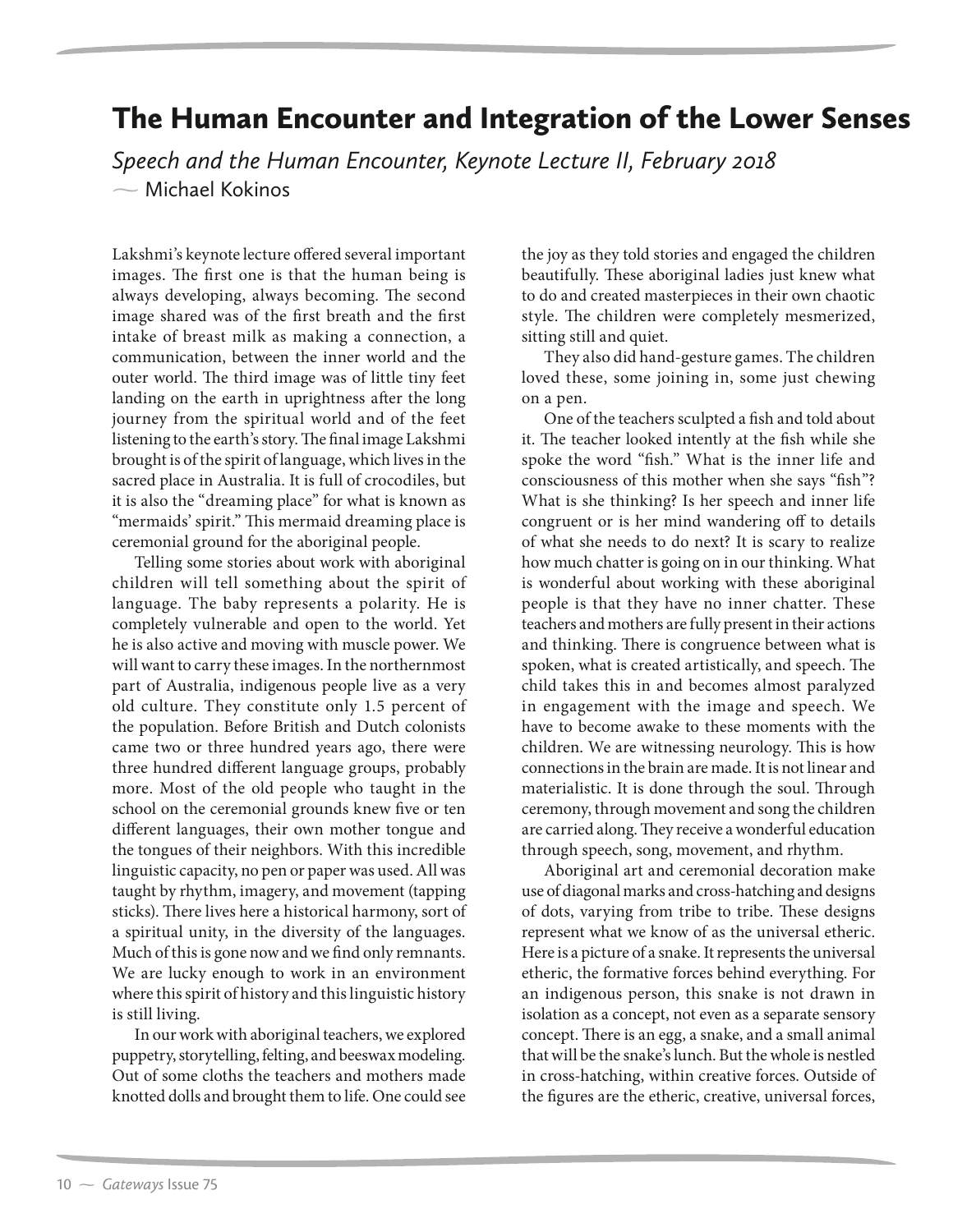and the body contains the same forces inside. This is clearly seen and beautifully expressed.

We have here a picture of objects that live within their wholeness. It is probably safe to say, however, that our culture has lost this wholeness. We would just draw the separate snake. But an aboriginal person will never draw a separate snake. It just doesn't happen. It is always contextual. Rudolf Steiner said that we should always see events contextually whether it is in space or in time. This picture shows time contextually in the egg, the snake, and its lunch. Time and space are expanded beyond just a simple concept.

In aboriginal culture there is also the "song man" or "song woman." One "song man" friend would create a rhythm with clap sticks over which he would speak words. He could sing for hours, for days, actually. When he finished a song and was asked for a short title, he would answer with a narrative of what the whole song had included. He could not express it briefly. His song and the words did not represent objects but the spaces in between, where connection and interrelationship live. This is a type of universal consciousness we have lost by gaining objective consciousness. This relates to young children. We need to remember that they come from the spiritual world, where everything is interconnected. They enter this world where things are separate for the first time. This is such a wonderful concept to keep in the back of our minds, pictured by the snake not being represented out of context.

Another painting shows a picture of a man, a spiritual being, who is gathering our language from a tree. In reading Rudolf Steiner's *Creative Speech*, I realized that this aboriginal picture depicts the spirit of language. This spiritual being is collecting language for the human being from the tree, a living object, not an inanimate rock. The living tree brings the gift of the spirit of language. One can see the cross-hatches and the dots that form a contextual, etheric landscape tying everything together.

In Lakshmi's school in India are children with autism who do not speak. They make sounds but cannot speak words. How can these children be helped to speak? In *Knowledge of the Higher Worlds*, Rudolf Steiner states that the fourth condition for esoteric training is to acquire the conviction that the real being of man does not lie in his exterior but in his interior. Working with speech takes us to this inner condition.

In a simplistic picture, we can look at the child in terms of what he does in movement, speech, and behavior. This we see as "output." These external things are observable and are commented upon and diagnosed by parents, teachers, doctors, and therapists.

But there must also be consideration of what experiences come through the environment, which we can call "input." How are sleep, nutrition, and sensory and social experiences coming toward the child? What was going on in the house, in the car, with friends? What is going on with the adults in his life, in their inner lives? Are thoughts, speech, and meaning congruent? What is the inner content of the parents' cerebral life and soul life? All of these have impact. The child is processing in his inner life all these experiences and trying to integrate them. What comes out of the child is usually unconscious, not something intentionally guided by him. Children just move, speak, and behave.

If we want to address the "output," we have to observe the "input" and make changes there. To paraphrase Albert Einstein, we cannot solve a problem in the immediate moment; we have to go "upstream" to find the source of the problem. As parents and teachers, we see "output." Can we take ourselves back to a place where we can wonder where lies the source of strain producing what we see in the moment?

We have heard of the steps the child goes through to come to self-perception. At about twelve months, the child stands, then starts to walk. This separates her from other people and awakens a longing to reconnect. This is a deep, spiritual, primal urge and longing to touch into the place whence she came. Speech emerges from this longing. We need to realize how much happens in the nonverbal space between oneself and the other person. After many years, some young people with autism have begun to speak, some verbally, some through typing or using a computer. They have asked teachers to facilitate computer use for them to communicate about their inner life. After many years of Waldorf curriculum, they have begun to "speak" nonverbally. When asked about odd behaviors, these boys communicate that they cannot sense their own bodies. "I don't feel my physicality. I don't feel my physical body. I do not have a sense of my own 'I am.' " They lack a sense of physical body landscape. Most of us have a safe, secure experience of our physical body even when all kinds of other transactions are going on socially. But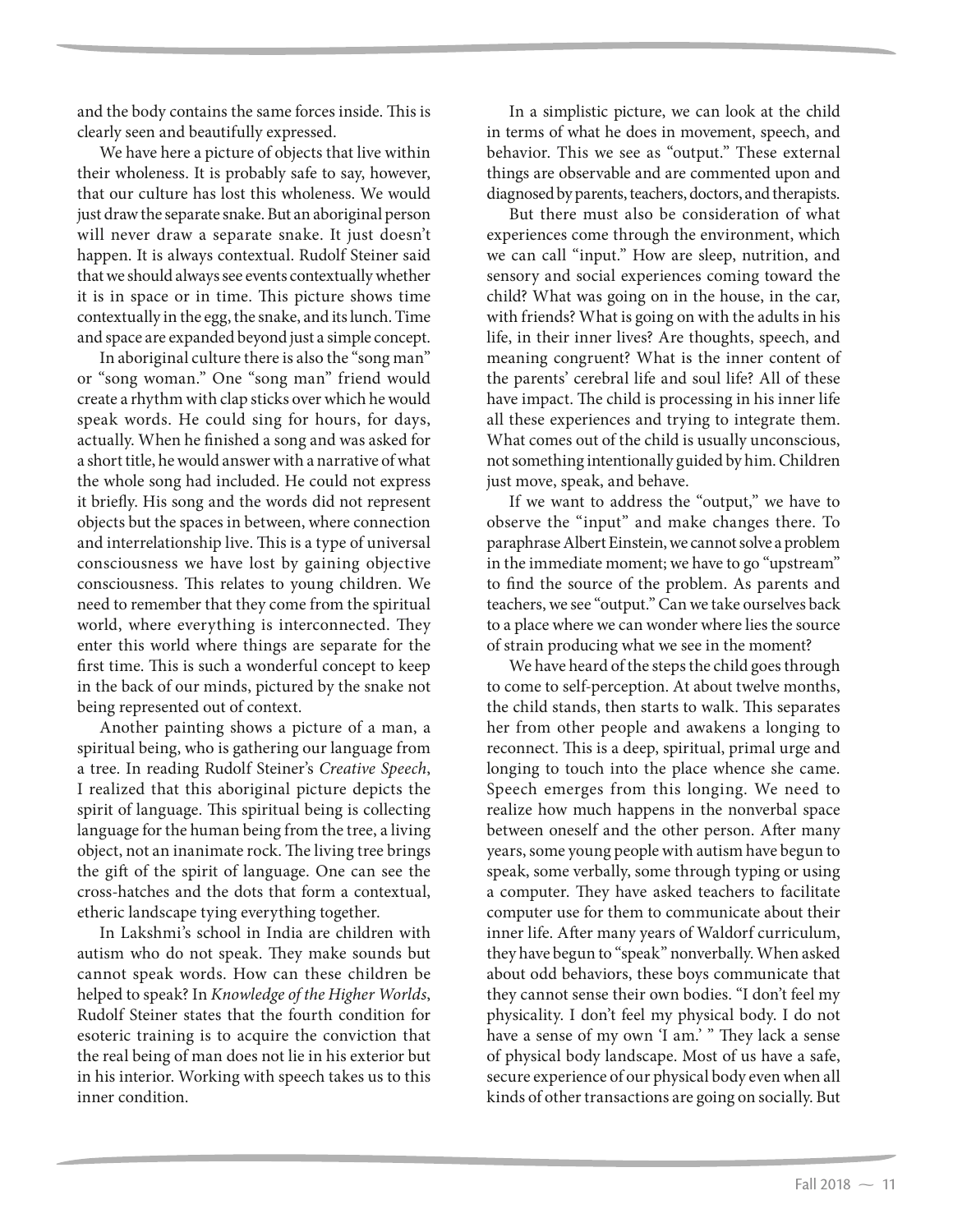the boys describe that they do not sense themselves through proprioception.

Another boy says, "I am floating in space. I do not orient to my own three-dimensional physicality. I scream and stamp and make noise because it makes me feel better in my body. I cannot stand the sounds and lights and noise—these are too painful." This is a description of sensory disintegration. These children have not crossed over from physical sensing to perceiving themselves as a wholeness. These examples are extreme, but we meet more and more children in our classrooms who are not oriented into their physical bodies. Then we see behavior problems. What do we do? If a child cannot sense his feet, how can he feel the story of the earth? How can he speak when he does not perceive himself?

Recalling from yesterday, we are reminded of four steps in development—

- Inner perception
- Motor development—head control, crawling, standing, walking
- Separation from others through mobility
- Longing to reconnect

This work with autistic-spectrum children is research with children who did not make that first step. Development is always sequential and built up, layer upon layer. We can begin to understand this as Rudolf Steiner gives us a picture of the lower senses. These lower senses are a wonderful structure for considering children. He tells us very clearly that the sense of self-movement or proprioception is directly related to the sense of word, also called the sense of language, the ability to sense language. But we should be warned to remember our snake in its context because this is not a linear relationship. It is always complex and interrelated. We cannot just move with children who do not speak, and expect them to speak. It is interesting to observe that speaking came to the students with autism later like a waterfall after the Norse Myths block. The Norse Myths are very physical and are about encounter. The speech and the imagery are powerful. It is all about the structure and beauty and temples and experiencing hexameter. Stamping and clapping, the noises made in rhythm in this curriculum helped to integrate the lower senses.

I work within the kindergarten to integrate the lower senses. Working in a group in the kindergarten classroom is the best practice. There is no better place.

Looking at speech itself, where has evolution placed speech in terms of human physiology? Speech is a motor and muscle activity that is placed on top of our breathing. Rudolf Steiner said that speech has a formative influence upon the physical body. How others speak and how the child hears language also affects physical development and influences the way the child goes into the world and collects words. The child collects words through listening. Then the question is, "What do I hear? Are people speaking in a way that is connected to the spirit of language? Are people speaking in a way that is congruent? Does what Mama says make sense with what I sense in her inner life? Or is this incongruent for me?" What happens in the invisible "space in-between" takes us to the place where speech either comes or is inhibited in children. This is the space where speech is birthed. Space. Think about what care we take in consciousness about the earth. Are we that careful about speech?

The aboriginal people sit in the ceremonial circle by a waterfall, surrounded by the colors of nature, tapping rhythm with sticks and speaking and singing. What are they doing? They are imitating our physiology. They are imitating the speech sitting on top of rhythm, the rhythm of the breath. The breath mediates the inner world and the outer world. Speech is grafted on top of this function which connects the individual soul life and the outer world. Rudolf Steiner never stops talking about this. In the *Foundation Stone Meditation* he is talking about the human soul in mediation with oneself and the world—the world of the earth, the elementals, the world of the spiritual beings, the world of social relations. To mediate and integrate all these is our task on earth, what we do.

Speech is in the center of this task.

There is a wisdom in bringing hand-gesture games to our kindergarten classes. These games are full of playful, rhythmic, musical education. We know this but must stand strongly for our practices. Mainstream views may think that we are "all play, but what do the children learn?" We need to inform ourselves so we can speak strongly and proudly about what we do. This education is the best practice;